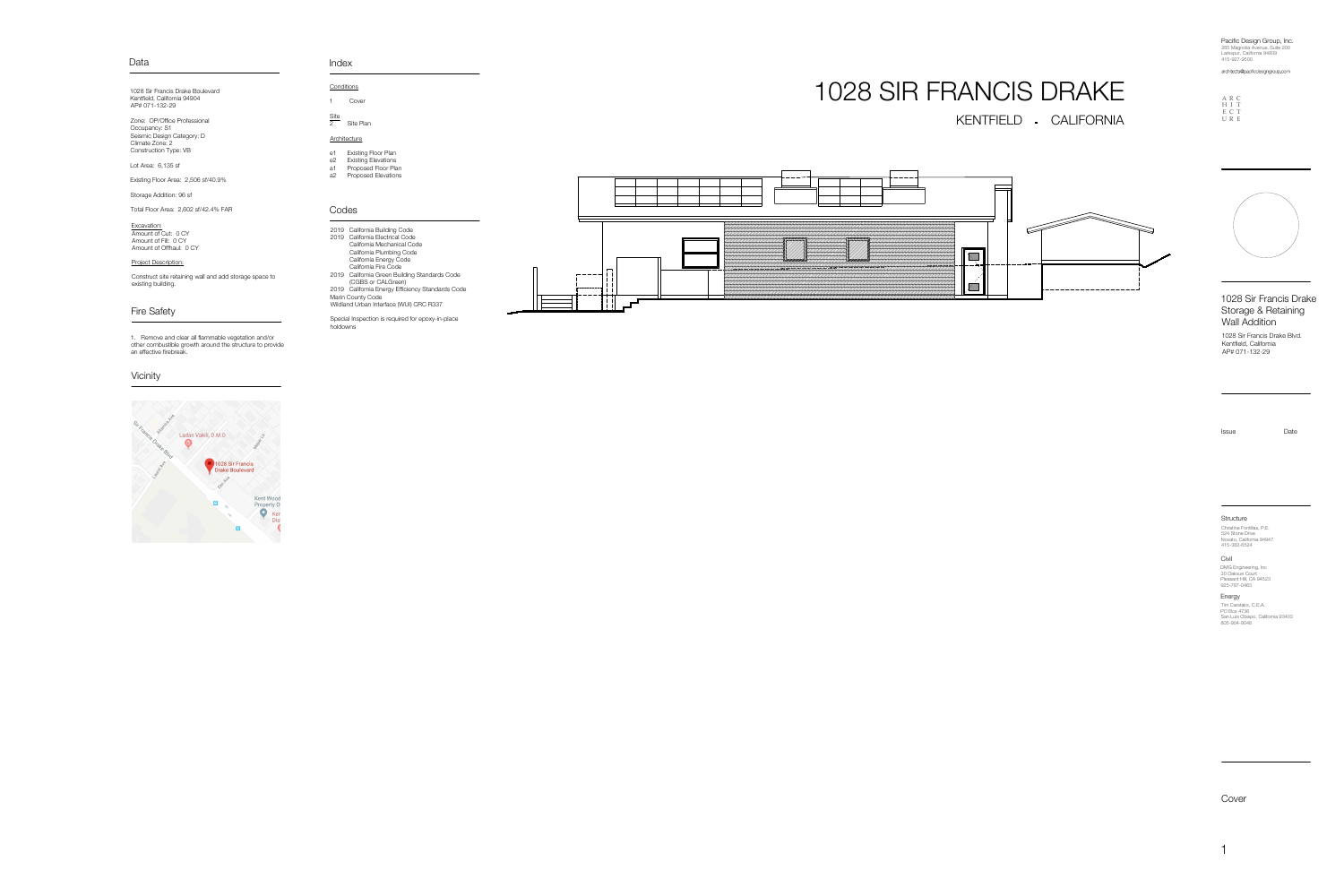Site Plan as noted

**Site Plan** 3/16" : 1'-0"

Larkspur, California 94939 415-927-9500

265 Magnolia Avenue, Suite 200 Pacific Design Group, Inc.

architects@pacificdesigngroup.com



Note: Based on a Survey prepared by DMG Engineering/Surveying



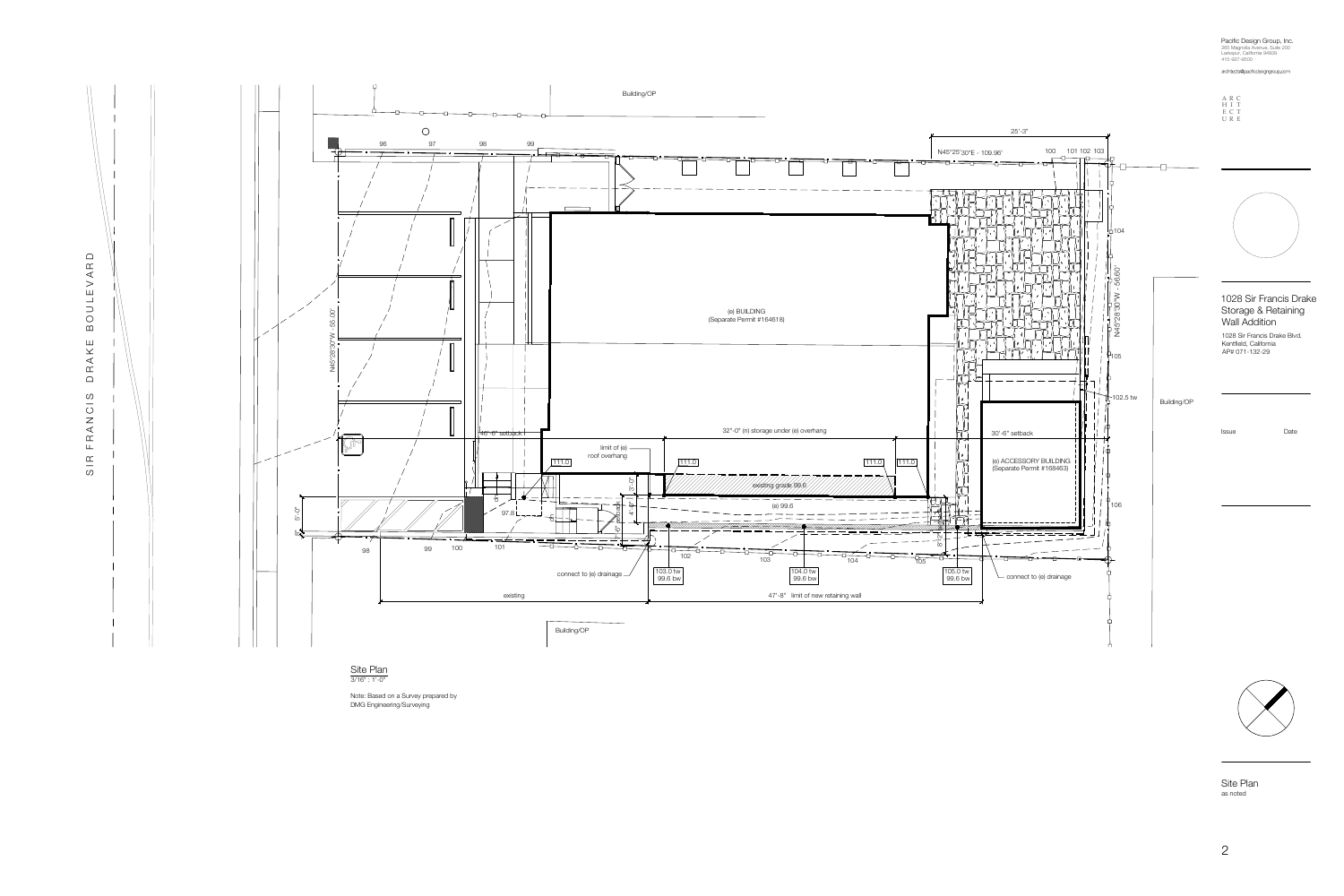265 Magnolia Avenue, Suite 200 Larkspur, California 94939 Pacific Design Group, Inc.

415-927-9500 architects@pacificdesigngroup.com

Existing Floor Plan  $1/4" = 1'-0"$ 

### 1028 Sir Francis Drake Storage & Retaining Wall Addition

1028 Sir Francis Drake Blvd. Kentfield, California AP# 071-132-29







**Existing Floor Plan**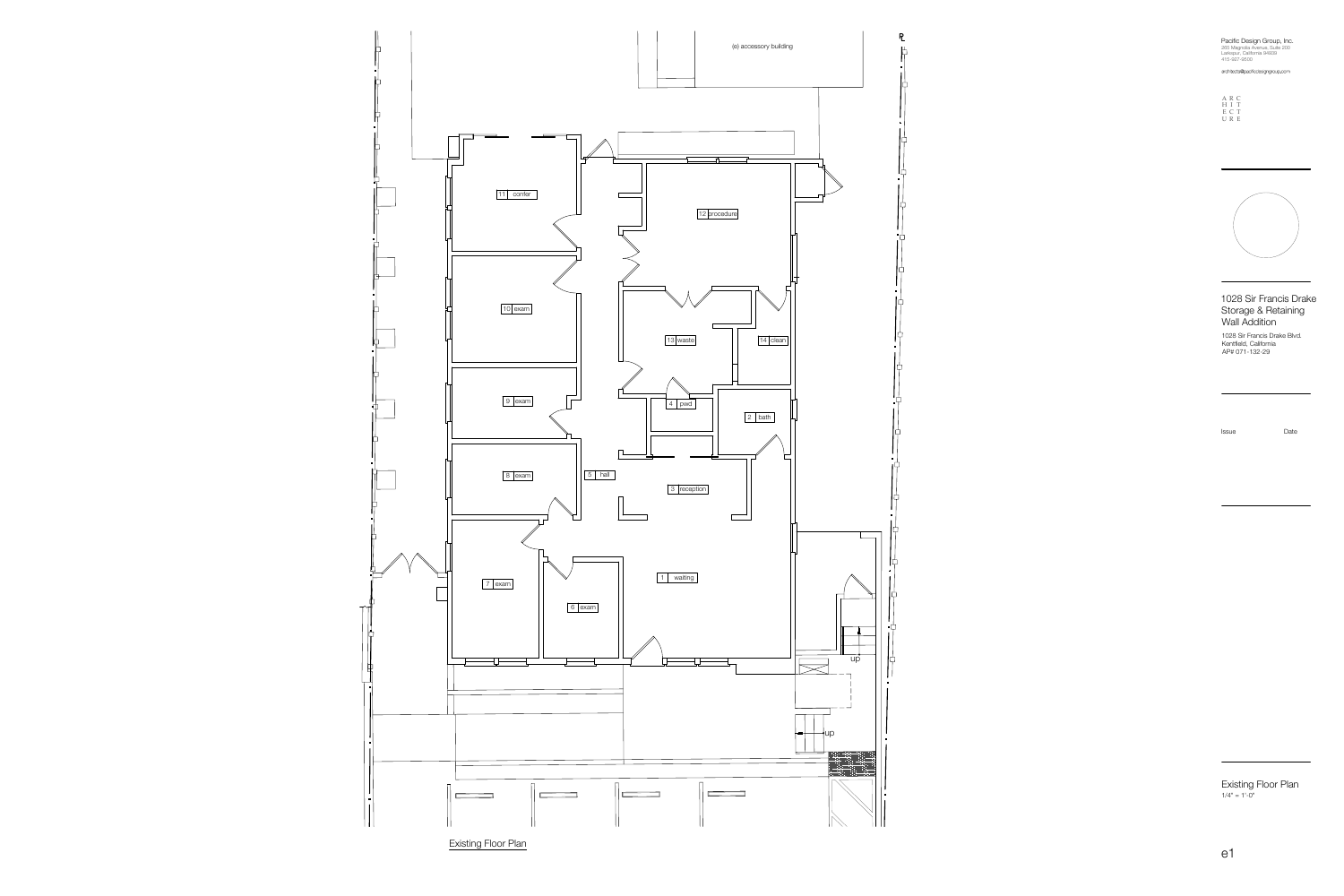265 Magnolia Avenue, Suite 200 Larkspur, California 94939 Pacific Design Group, Inc.

415-927-9500 architects@pacificdesigngroup.com

Existing Elevations  $1/4$  " = 1'-0"

1028 Sir Francis Drake Storage & Retaining Wall Addition

1028 Sir Francis Drake Blvd. Kentfield, California









**North** 



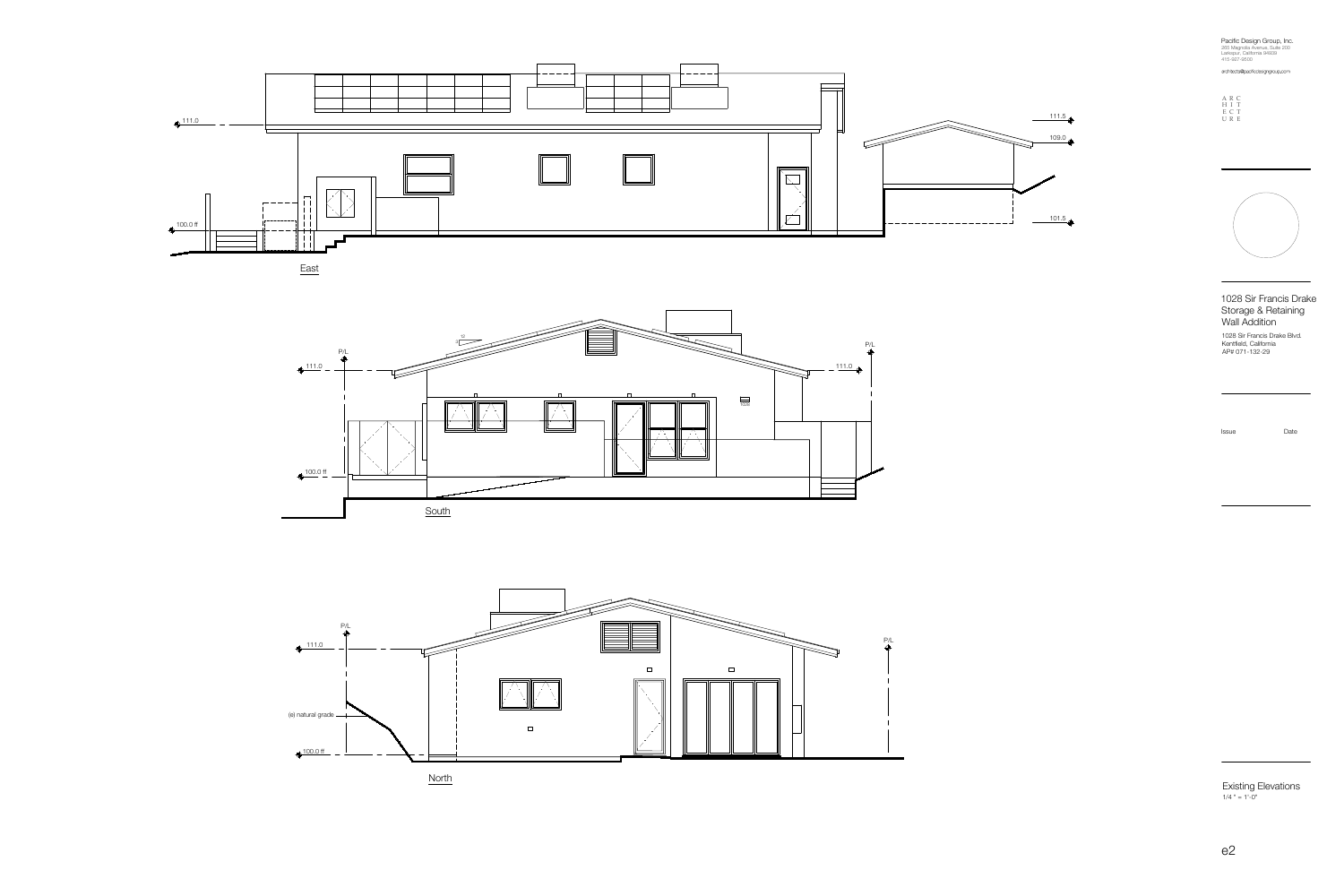### 1028 Sir Francis Drake Storage & Retaining Wall Addition

265 Magnolia Avenue, Suite 200 Larkspur, California 94939 Pacific Design Group, Inc.

415-927-9500 architects@pacificdesigngroup.com



## Proposed Floor Plan **Planet According to the Second Street**

1028 Sir Francis Drake Blvd. Kentfield, California AP# 071-132-29

A R C H I T E C T U R E



existing